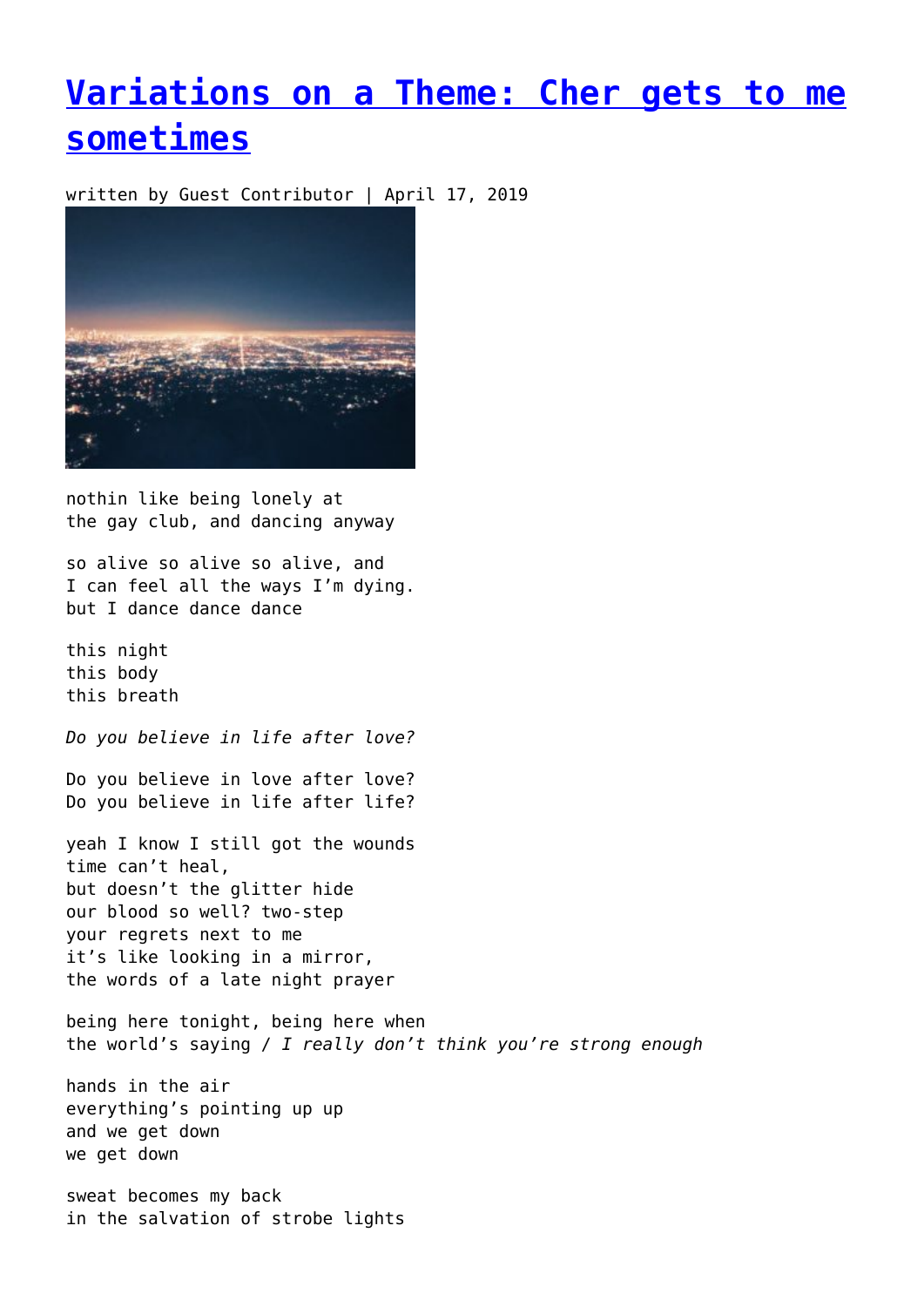I live in all the dark spaces in between and I hold it together we're all just holding ourselves together

*I can feel something inside me say*

it's nothing it's nothing said I'm something I'm nothing

*Do you believe in life after love / Do you believe in life / Do you believe in / Do you believe / Do you*

*Music can hold enormous power in memories and experiences, transporting us instantly to an age, location, or person. What sonic joys, mysteries, disbelief, and clarity have you experienced? Identify songs of influence in your life and explore them like variations on a theme, melding syntax and song structure, recalling the seriousness or levity that accompanies. Whether it's an account of when a specific song first entered your life, the process of learning to play a song, teaching someone a song, experiencing the same song in different places as it weaves through your life, unbelievable radio timing, sharing songs with those in need, tracking the passing down of songs, creative song analysis, music as politics, etc, I am interested in those ineffable moments and welcoming submissions of your own variations on a theme, as drawn from your life's soundtrack. Please email submissions to [meganentropy@gmail.com](mailto:meganentropy@gmail.com) and keep an eye out for others' [Variations.](https://entropymag.org/tag/variations-on-a-theme/)*

*\*\*("song" is a broad phrase: could be a pop song, a traditional tune, a symphony, commercial jingles, a hummed lullaby, 2nd grade recorder class horror stories, etc)\*\**